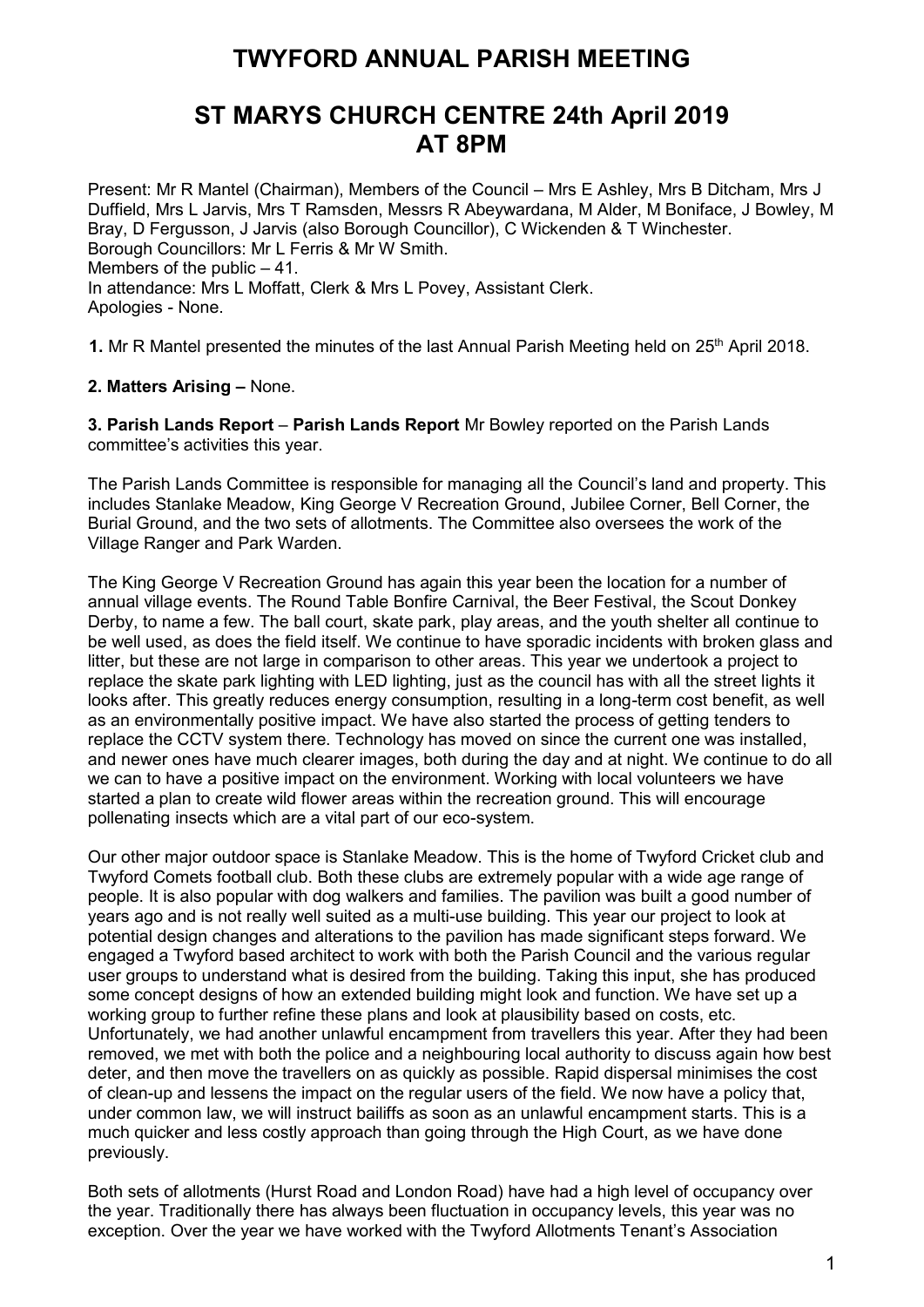(TATA) to co-produce an Allotment Tenants' Handbook. This sets out best practices for allotment holders not just for their own plots but for the wider allotment community. I would like to thank the members of the TATA who were instrumental in creating this handbook for all their hard work in doing so.

On behalf of the committee I would like to take this opportunity to thank the various council employees for all their hard work throughout the year. I would also like to thank the members of the committee for their time and contributions. Finally, I would like to thank all of our gardening volunteers who do a great job looking after Jubilee Corner, Bell Corner, and the Polehampton Close garden; and to Parkers for watering the raised bed on Bell Corner. Thank you.

**4. Planning and Amenities Report –** Mrs Ditcham reported on the Planning and Amenities Committee's activities for the past year.

The P and A Committee would like to thank the Clerk Lucy Moffatt and the Assistant Clerk for their efficient and patient work for the Committee during the last year.

The P and A committee which is comprised of 8 councillors meets 12 times a year on the 1st Tuesday of the month and reports to the Full Council on the 4th Tuesday of the month. The minutes of the meeting, like all meetings of the council are available on the Twyford Parish Council website after approval.

During the last year the committee has continued to endeavour to fulfil its duties, these include commenting on all Twyford planning applications submitted to WBC, reviewing all planning documents and initiatives received from W.B.C., ensuring that those street lights which are the responsibility of the TPC are fully maintained and the faulty street lights which the responsibility of WBC are reported. Highways within the parish should be fully maintained by the Borough and where the standard fall s short of desirable we regularly report the defects until repairs are made! Planning applications within the Twyford are received with an average of 9 a month during the last year. Our responsibility is to comment on the application in regard of certain specified criteria, as all our committee has knowledge of the area our comments have more relevance than plans and location maps. It is usual for the committee to study the individual plans online prior to the meeting and discuss them in detail at the monthly meeting. Most plans receive no comment but there are plans which receive comments on their original application and on subsequent applications. Applications for the building of more houses on existing plots has declined in the last year. Residents often attend P and A meetings to make the committee aware of their comments on planning applications and we find this very useful.

During the last year WBC reported that Air pollution was very high in central Wokingham and in the centre of Twyford. Many people had suspected this for some time and expressed our concern 2 years ago. WBC commissioned a report on air pollution in the area. The P and A committee have met twice with representatives of the Borough to suggest and encourage remedial action. The first stage of action in the report is to measure the levels and timings of air quality in areas of the High Street and London Road we are anxious to ensure that once the base level statistics are recorded action is swift to reduce these dangerous levels. We continue to press for action and another meeting is planned for June.

On a more pleasing level we are involved with Twyford Together in improving the appearance of Twyford and making all living in our village more environmentally aware. We financially support Twyford in Bloom purchasing hanging baskets for display throughout the village. Although TPC arranged the very successful Twyford Clean up this month we are very aware that this should be an all year-round activity and are very grateful to all the regular Litter Pickers and to Chris and Gerry Wise who organize the scheme.

The P and A Committee have kept up to date with developments in the WBC Local Plan Update at present there are no plans for Twyford however any decisions for Twyford itself or neighbouring parishes will impact on Twyford.

As a Parish Council it is our responsibility to have regard not only to the present of out village but to the future and to this effect a committee has been set up to develop a Neighbourhood plan. I now hand you over to Charles who chairs this committee.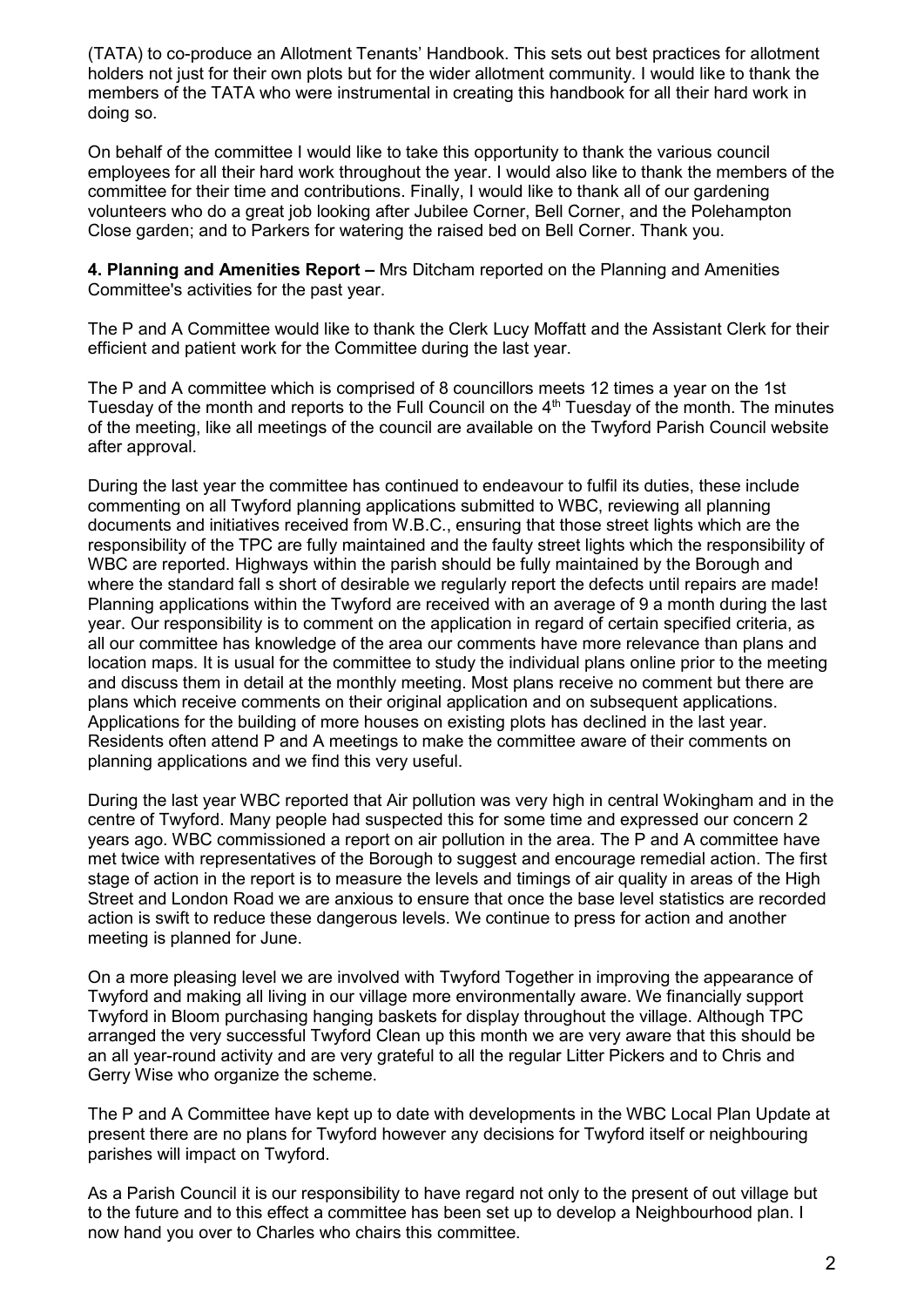Mr C Wickenden reported on the Neighbourhood Plan working group.

The last year has seen a great deal of activity by the council and volunteers on the Neighbourhood Plan. For those who don't know, the Neighbourhood Plan is a forward-looking plan for the village encompassing the next 20 years. It covers the things that make the community sustainable, such as housing and transport, and provides our community with real benefits in terms of a greater say in what is developed in the village and gives us certain financial benefits in terms of increased Community Investment Levy or CIL payments. We kicked this off with a meeting in Loddon Hall last June and quickly attracted between 20 and 30 volunteers from the village and beyond. They have been busy with defining the scope and terms of the plan, organising meetings with the Borough Council, schools and participating in events such as the WBC day at Waitrose. Above all the team's attention has been focussed on developing, producing and delivering the questionnaire that most of you will have seen a copy of. We started delivering this at the end of March and we will be running this until the 27<sup>th</sup> May. So far uptake has been very encouraging with nearly 500 returned already. This is a response rate of around 15% so far which is very encouraging. As a side note, we also arranged a prize draw for those who responded by the  $18<sup>th</sup>$  April and we will draw the winning entries at the end of the meeting. There will be plenty for the new council to do as the NP moves into a consultation phase with the village. The survey marks the start of this process. I would like to finish by giving the Councils thanks to all the volunteers, councillors, residents and others who have worked so hard to get us to this point. We will also be talking to those who expressed an interest in providing more feedback. I look forward to reaching out to them and the next phase of the plan. We will keep you updated of its progress through our website and notices and hope you will be able to participate in some way in the coming months.

### **5. Financial Report -** Mr Fergusson reported.

May I start with my thanks to the clerk and Finance Committee members for their hard work during the year.

I refer you to the sheet of paper circulated showing the Council's budget and actual expenditure for 2018-2019 and the council's budget for 2019-2020. Please note that the headings on the left-hand side refer to the figures for 2018-19 and the headings on the right-hand side refer to the 2019-20 budget.

Our expenditure was £138,200 against a budget of £126,205 with income of £51,107 against a budget of £44,040. Our net expenditure was £87,093 against a budget of £82,165. In addition, £4,668 has been drawn from capital to fund the shortfall in the precept to upgrade street and King George V Skate Park lighting to LED lighting.

Our total budget for 2019-2020 is £133,990, with a predicted income from rents and fees of £48,370 and precept of £85,360.18.

The budget means that the owner of a band D property pays £28.34 this year. To this is added £206.28 for the Thames Valley Police, £66.28 for the Royal Berkshire Fire and Rescue Services, £104.93 Adult Social Care and £1,379.00 for the Wokingham Borough Council, making a total council tax payment for a band D property this year £1,784.83.

The average council tax for a band D property across the borough is higher at £1,818.89. This puts Twyford at position no.15 with the highest council tax for a band D property being Woodley at £1,863.20 and the lowest Swallowfield at £1,775.68. (Looking at our total precept of £85,360.18 this is in position no. 10 with the highest precept of £1,123,528 in Woodley at no. 1 and the lowest precept of £20,530 in Swallowfield at no. 17.).

The Parish Council continues to use the income from its investments to assist local groups with grants. This year the council has made grants to Citizens Advice in Reading and Wokingham, Berkshire MS, ARC and Twyford & District Youth & Community Centre (D of E). A total of £2,285 was given in grants this past financial year.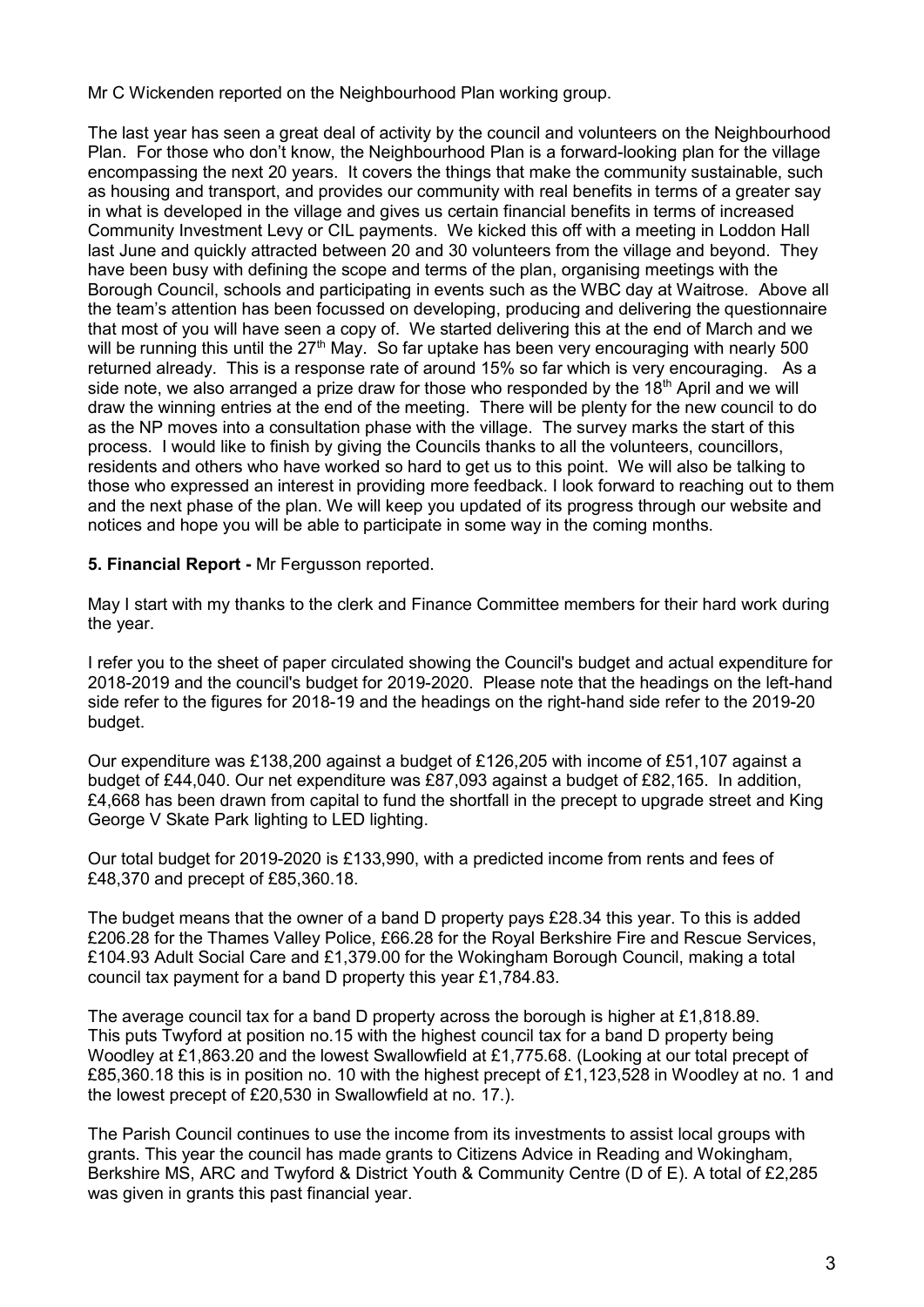#### **6. Fête Report.** Mr Fergusson reported.

The Village Fete event was well attended again this year, with the sunny weather on the day certainly helping. The BMX stunt show was a popular attraction along with the classic car display and the live music. Once again, we had many activities for young and old alike with the inflatable obstacle course and climbing wall still favourites. We have seen an increasing number of stalls at the fete as well as a variety of refreshment and food stalls.

I would like to take this opportunity to thank the Clerk and members of the Fete Committee, Wokingham Borough Council, Barnes Fitness and Castle Royal as well as members of the Parish Council and community who helped on the day for their support in making the Fete a success. Money raised from the village fete car parking was shared with the Henley Lions and the Parish Council share was split equally and donated to the Twyford Snooker Club and Twyford & District Youth & Community Centre

This year's fete is already well under way in terms of planning, and it promises to be just as good as last years. I encourage you all to come along on Saturday 17 August and bring your friends and family with you. Once again there will be a main attraction, live music as well as lots of ongoing entertainment during the afternoon.

## **7. Borough Council matters –**

**Reported by Borough Cllr Lindsay Ferris.** After a period where WBC has had a number of interim/temporary staff at senior level, the Council has now managed to fill three important posts on a permanent basis.

The new Chief Executive is Susan Parsonage. She was Chief Exec of City of Lancaster Council and joined WBC on 25th March.

The new Director for Social Services is to be Matt Pope. He has only just been appointed and will be starting shortly.

The new Director for Children's Services is Carol Cammiss, she has now been in post for several months.

This should now provide a much-needed level of stability within the Council.

Within Twyford, commuter parking continues to cause a significant problem across many parts of our village. I have been working with residents in Broad Hinton and with Cllr Wayne Smith to find a suitable solution to the parking problems caused throughout the whole of Broad Hinton. This is currently with Highways Officers at WBC. Recently a TRO to cover parking issues in Weavers Way/Old Silk Mill area has been approved, although that finally proposed by WBC does not, I feel fully resolve the problem in that location. It is however an improvement.

It has been recognised that parking in Twyford and across the Borough as a whole needs a major rethink and over the next 12 months the Council will be working on developing updated Car Parking proposals in an attempt to resolve the problems that have been caused.

A new Highways Contract came into force on 1st April. It is joint between Volker Highways (who will do the highways work) & WSP (the designs). This replaces the arrangement the council had with Balfour Beatty & WSP.

Twyford will receive a number of road repairs over the coming 12 months. A section of Wargrave Road from Hermitage Drive junction to the cross-roads and beyond into Church Street is scheduled to be resurfaced as will be a section of London Road from Ruscombe Road junction to the border of Twyford Parish just after Loddon Hall Road. I also believe that Hermitage Drive, Lincoln Gardens & Sycamore Drive should also be resurfaced.

The Local Plan covering 2016 - 2036 is currently underway. It has reached the stage where the 280+ sites submitted to the Council are in the process of being assessed. A recent consultation on the Local Plan took place in Twyford and across the Borough. The responses to this consultation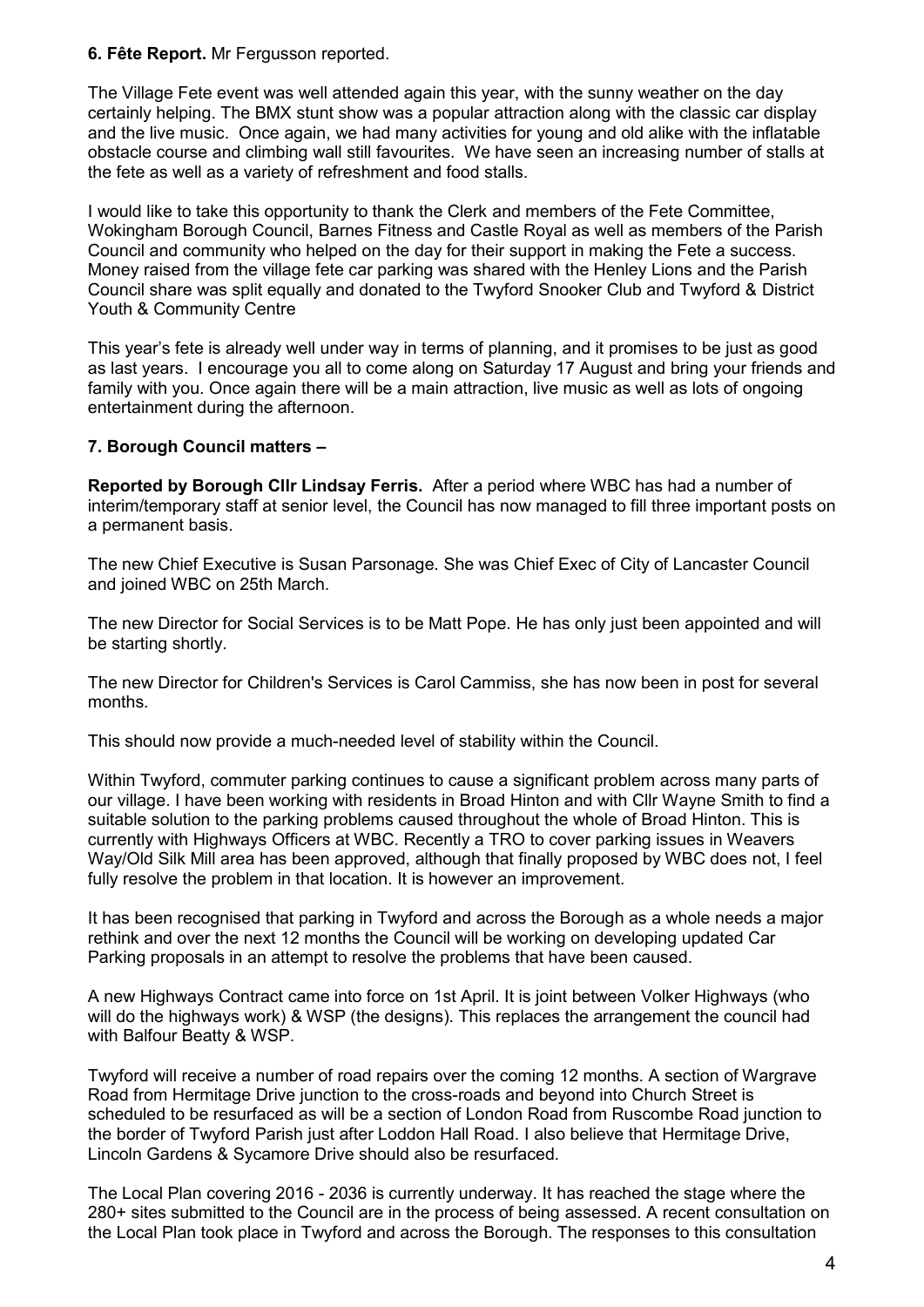are in the process of being assessed. At this stage there is still a requirement for WBC to accommodate a figure of 894 properties a year over this 20-year period. It is possible that this figure may change. There is still in my view a serious threat to the Green Belt land in Ruscombe and the subsequent impact this would have on Twyford and its residents.

**Reported by Borough Cllr John Jarvis.** Due to being up for election and this Parish meeting falling within the purdah period, Cllr John Jarvis is unable to submit a report.

**Reported by Borough Cllr Wayne Smith.** Homes for the Future – 9 events were held with 1,500 responses of which a third of those responses were by RG10 residents which is a fantastic response rate. Having looked at the information from the events which indicated congestion as the biggest issue, WBC had initially planned to declare the proposed sites in the Autumn of this year however, 10,000 residents signed a petition saying, 'enough is enough'.

Currently in the borough there are 8,167 houses that have been approved but have not yet been built and 100 small developments. A proposal is to freeze developments until 2022 until major infrastructure is built and at that point consider what options are available. Booklets have been issued by large developers indicating build sites and their plans for these sites, however, please note that NO sites have been decided on nor approved.

The new library/Hub – Between Polehampton Charities and WBC, 1.8 million has been made available on a loan-based system.

Commuter Parking – It is a huge problem and Cllr L Ferris and I have been working together on this to try to come up with some resolution.

**8. Chairman's Review of the Year -** Mr Mantel reported.

Last June we co-opted Mr. Abeywardana to fill our last vacancy.

The Community Hub meetings are not proceeding at the moment, although local fundraising is taken place. Polehampton Trust, as owners of the old Polehampton School by the Polehampton car Park are working on plans for its future. So far, the Parish Council is not involved.

A polling station review has again not resulted in residents in Boadwater Road, Hurst Park Road and part of Broad Hinton being able to vote in Stanlake Pavilion. They still have to go to Hurst village Hall. WBC still says there is not enough room. Older residents will remember that they used to vote in Stanlake Pavilion.

Representatives from Twyford Parish Council joined with members of the Twyford-Cuincy Twinning Association and the High Voltage Singers from Twyford last November in a visit to our twin town Cuincy in France. The Choir gave a concert and a wreath was laid at a memorial in a First World War Cemetery near Cuincy. Parish Councillor Bridget Ditcham read out the names of the fallen from Twyford. The deputy Mayor from Cuincy came to Twyford and laid a wreath at our War Memorial and joined the service afterwards, where he read out the names of the fallen from Cuincy during both World Wars.

**9. Questions from the floor.** Due to the Annual Parish Meeting being held within the Pre-Election (purdah) period, no questions were to be ask verbally. The Clerks provided a note pad for any questions to be raised and will answer these following the Annual Parish Meeting in writing. The questions are as follows:

•Helen Turner – Cllr Smith said that it is not possible for a multi storey carpark to be built. Please can you explain why and what the alternative options for parking are? •Barbara Reid – Stanlake Meadow Parking; There is currently an empty area where Cross Rail workers worked. This could be used immediately for at least 50 cars. Why not build a multi storey there?

•David Fergusson – For next year, please invite the Twinning Committee to report.